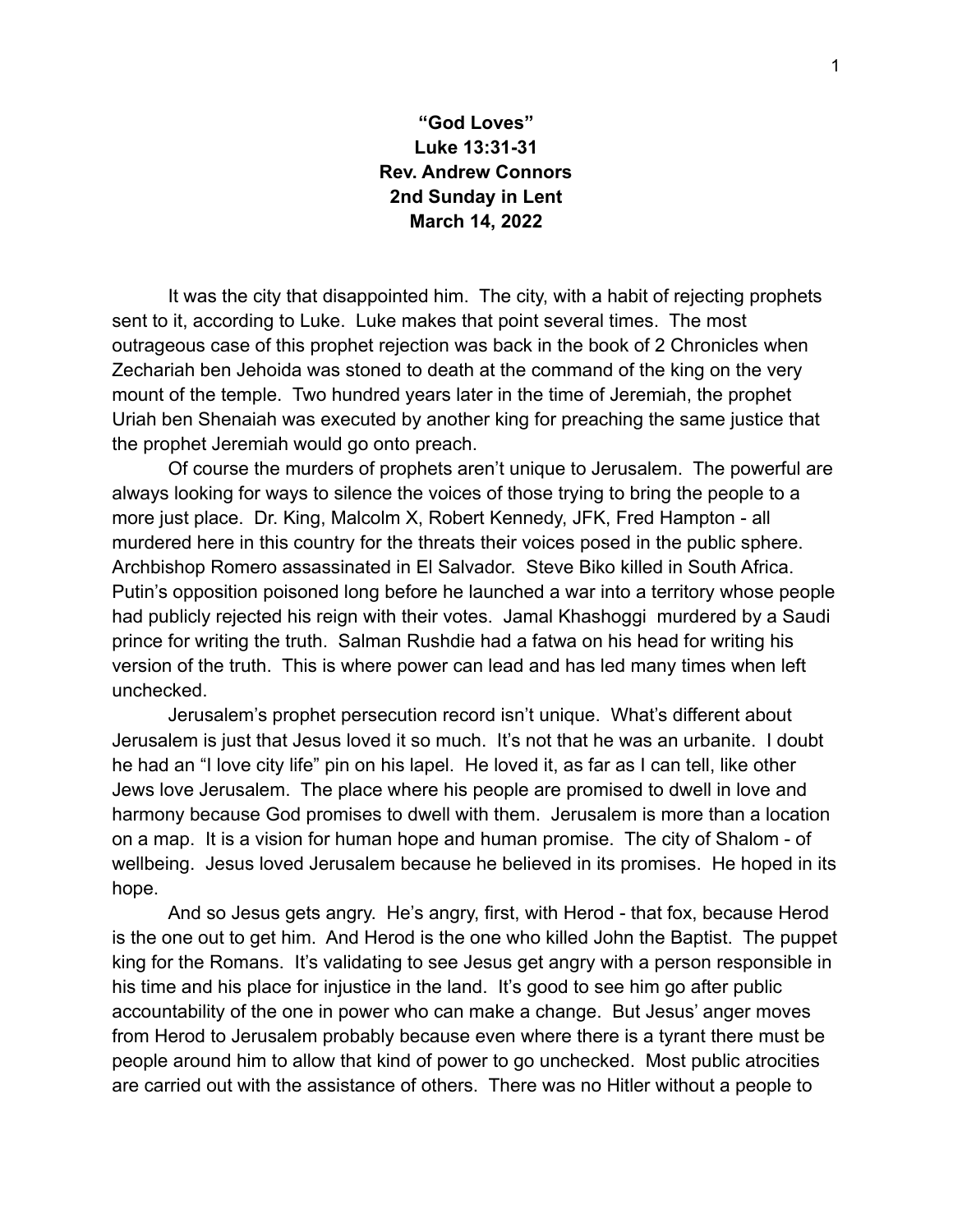cheer him on. There could be no Putin without wealthy autocrats who at least until this war, benefitted from his take no prisoner policies. There could be no slavery in this country with the consent of preachers and politicians and bankers and lawyers and ordinary people like you and me.

Even today, there is homelessness because, in part, we allow it. There are entire neighborhoods in Baltimore scarred by vacants and poverty and unemployment because, in part, we allow it. There is police brutality because we refuse, finally to hold all departments accountable. Jesus turns his focus from the personal to the communal because we are all tangled up in it. Jesus gets angry - the natural human response to felt injustice. Anger - that emotion that when rightly calibrated, is the barometer of right and wrong.

Jesus gets angry over Jerusalem. Yet six chapters later that anger turns to tears (Luke 19:41-42). I'm not sure why the change of heart. Some say anger is a way to feel powerful in the midst of the powerlessness of loss - of having something or someone taken from you. Others say anger covers up grief; protects people who are afraid of looking weak or vulnerable from having to face those more frightening feelings. I wonder if Jesus moves from anger to grief because he recognizes how easy it is for anger to metastasize into something that eats away at you from the inside, drying out the well of love, whose loss first gave rise to the anger.

It's that well of love that brings Jesus to tears both times it's mentioned in the New Testament. Once, while standing at the tomb of his beloved friend, Lazarus. Weeping over his loss. And later entering the city of Jerusalem, weeping over its way in the world. It's love that evokes those kinds of tears. Love over that errant child that you've tried so hard to help get on the right path without complete success. Love is what makes you hurt so bad. Love over that lost relationship that you thought would last longer than it did - it's love that brings those tears. Love over that grandparent whose death shakes your confidence, your core - the person who was always there for you.

It's love underneath that anger. It's love underneath those tears.

Now, if you are the one on the receiving end of those tears, you might miss that critical part. "My mother's always disappointed in me." "My lover never thinks I measure up." "My child never feels supported enough."

It's easy to see Jesus' anger turned to grief, only to miss the love that is at the root of it. Love as a mother hen has for her brood under her wings. A desire to embrace, to nurture, to hold. To be mothered by Jesus, as Julien of Norwich wrote between the 14th and 15th centuries: "Christ is our mother, brother and savior," she wrote. "Our natural mother, our gracious mother, because he willed to become our mother in everything, took the ground for his work most humbly and most mildly in the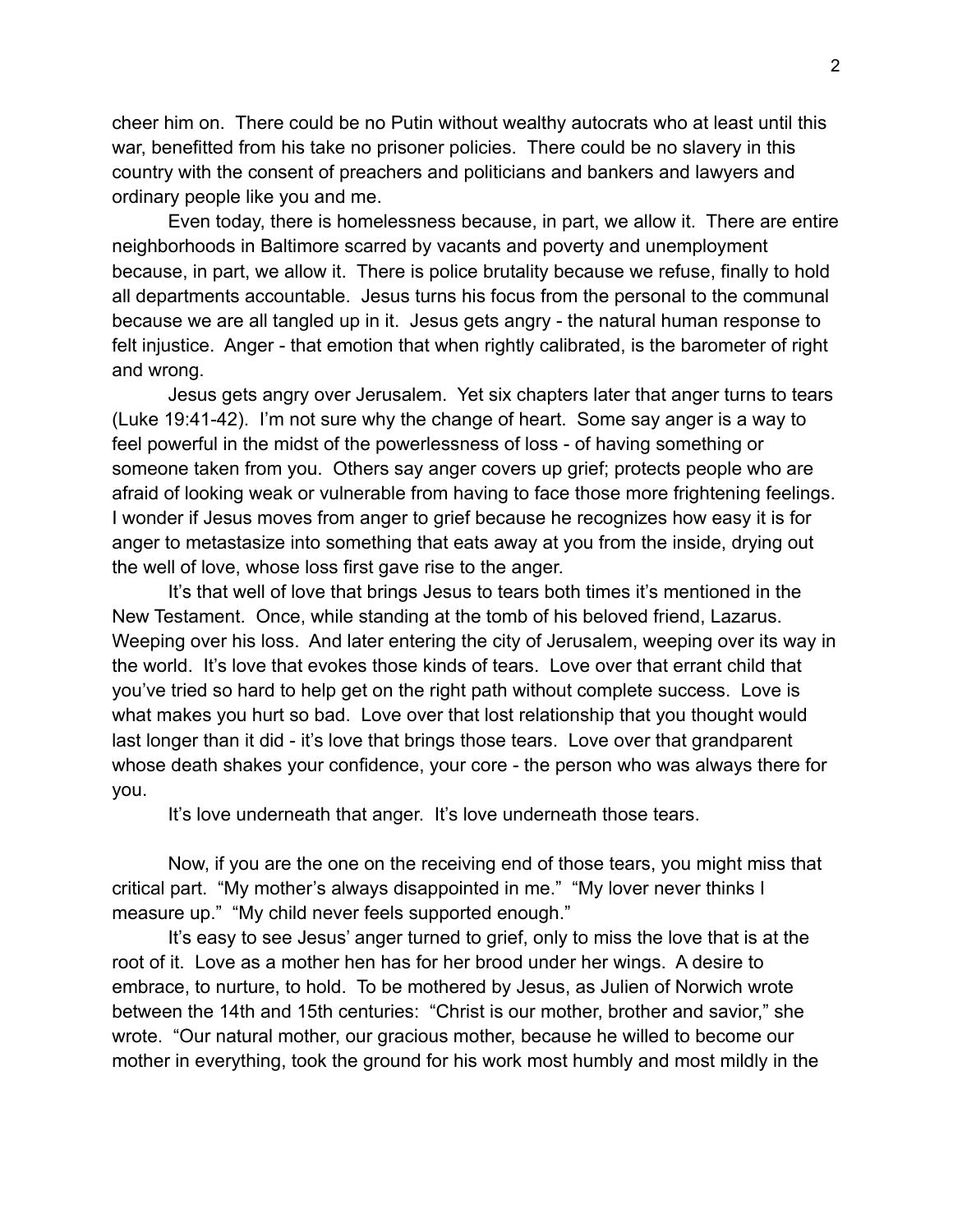maiden's womb… A mother can give her child milk to suck, but our precious mother, Jesus, can feed us with himself."<sup>1</sup>

The Rev. Dr. Wil Gafney, a womanist theologian writing on this passage says that some of us are unwilling to be mothered by Jesus.<sup>2</sup> We are unwilling because we've inherited or adopted chauvinistic ideas about the manhood of Jesus. Or we're unwilling because we'll only follow the Jesus who mirrors back to us our own notions of what justice looks like, our own notions of what fairness looks like. Or we're unwilling to be mothered by Jesus because we've never been mothered in loving ways ourselves.

Yet if we could know that love it could change everything. Maybe that sounds a little too much like psycho-babble to do much more than change our sense of ourselves.

But David Brooks argues this week that social psychology has been more helpful in understanding what's happening in Ukraine right now than international relations. "The war in Ukraine is not primarily about land," he writes. "It's primarily about status. Putin invaded so Russians could feel they are a great nation once again and so Putin himself could feel that he's a world historical figure along the lines of Peter the Great." The root of this desire, Brooks writes, is rooted in an identity politics built on humiliation and shame. "Like other identity politicians around the world," Brooks says, "[Putin] promoted status resentment to soothe the wounds of trauma, the fears of inferiority." Imagine if there was something stronger than such narcissism at work in the heart of this man. $3$ 

"The end of the Soviet Union could have been seen as a liberation, a chance to build a new and greater Russia. But Putin chose to see it as a catastrophic loss, one creating a feeling of helplessness and a shattered identity. Who are we now? Do we matter anymore?" The real problem, Books says, is that Putin only knows one way to deal with this humiliation, "which is by blaming others and lashing out."<sup>4</sup> Imagine if that anger had been nurtured into grief. A grief that reflected a genuine love for a people instead of an anger that consumes them in the process.

That's the love we see in Jesus angering then lamenting over Jerusalem. Not a love that hardens into blaming others and lashing out. But one that deepens into courage, resistance to what is evil, and embrace of life in its honest and generous forms.

I'd say it is a love that we need to deepen to deal with our own sense of humiliation as a city. Or perhaps I'd say it's one you might deepen as one who has

<sup>&</sup>lt;sup>1</sup> Quoted without citation by the Rev. Wil Gafney, Ph.D., "Christ Our Mother," [https://www.wilgafney.com/2016/02/21/christ-our-mother/.](https://www.wilgafney.com/2016/02/21/christ-our-mother/) Brought to my attention by *A Sanctified Art* in their Lenten series, "Full to the Brim."

<sup>&</sup>lt;sup>2</sup> "Christ Our Mother, the Rev. Wil Gafney, Ph.D., [https://www.wilgafney.com/2016/02/21/christ-our-mother/.](https://www.wilgafney.com/2016/02/21/christ-our-mother/) Brought to my attention by *A Sanctified Art* in their Lenten series, "Full to the Brim."

<sup>3</sup> David Brooks, "This Is Why Putin Can't Back Down," *The New York Times*, March 10, 2022, <https://www.nytimes.com/2022/03/10/opinion/putin-ukraine-russia-identity.html>.

<sup>4</sup> Ibid.